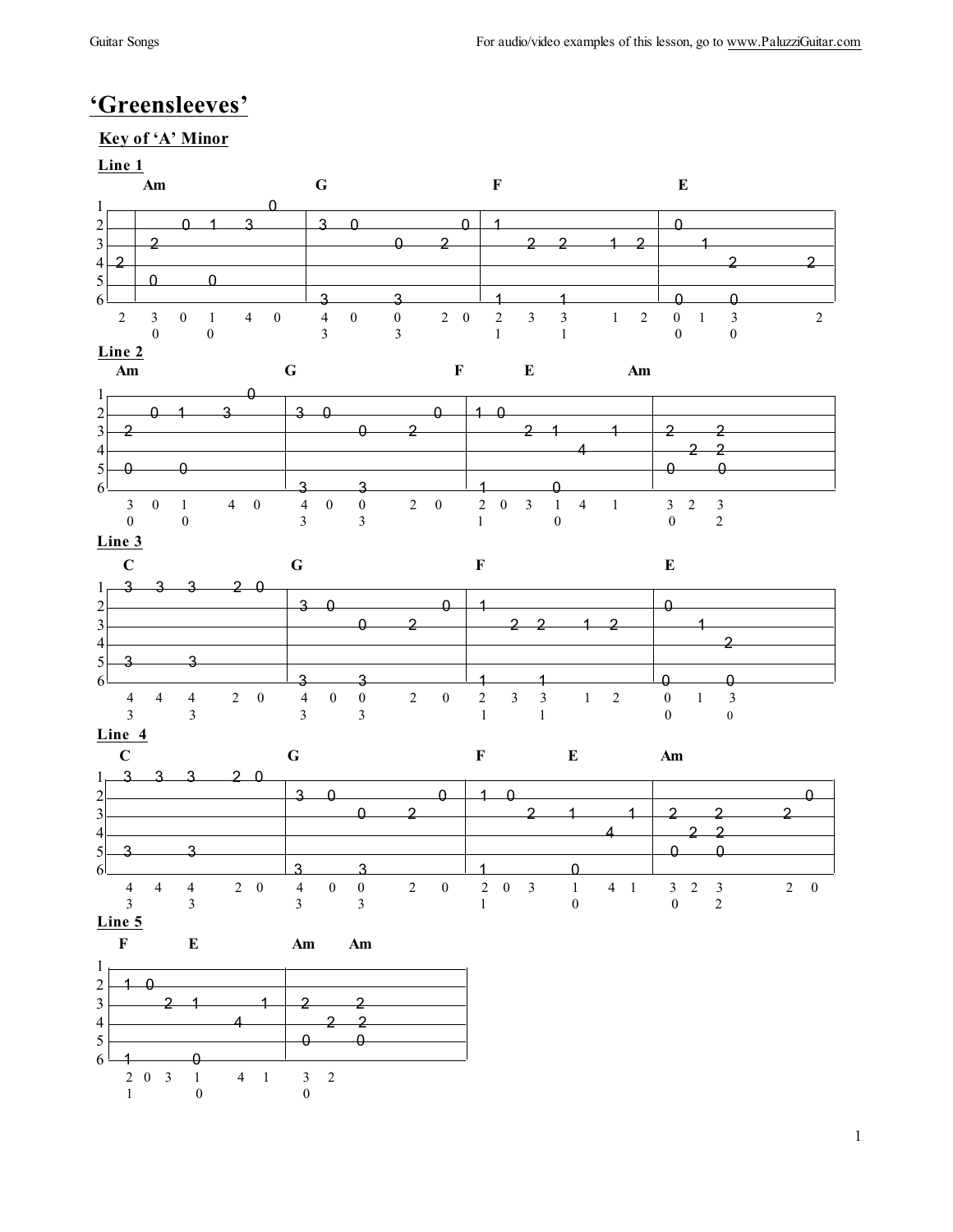# **'Greensleeves' - Performance Notes (1)**

Written in England sometime in the 1500's, *'Greensleeves'* remains one of the world's best-known folk songs. The following pages feature a detailed, section by section approach on how to play each line, along with a summary section on how to fine tune the arrangement once it is memorized.

## **Approach to Practice**

Initially, the idea of playing a complete version of *'Greensleeves'* by memory may seem too great of a challenge. The proper approach will be to memorize one section, and then one line at a time. Students will typically spend a few days practicing one line before moving on to the next. Regardless of how long it takes to memorize a certain section or line, the key is to first establish a solid foundation before learning additional parts. With its classical influence, the obvious choice for a guitar to play for *'Greensleeves'* would be a classical guitar with nylon strings, however a steel-string acoustic will work just as well.

## **Fingerstyle Technique**

Proper *fingerstyle technique* will be applied throughout the entire piece, by assigning the first, second, and third fingers to pluck the third, second, and first strings respectfully. The thumb is assigned to pluck either the fourth, fifth, or sixth strings. With proper fingerstyle technique, the right hand will remain steady and in position, allowing the primary focus to shift to chord changes with the fretting hand.



*Sections 1-2* To start, fret with a standard 'Am' chord shape, temporarily lifting the first finger to play the open second string. The last two notes of section 1 are a two-note *'lead-in'* to section 2. *(This 'lead-in' is a slight variation from the original melody that works well for this arrangement.)* The 'G' chord in section 2 is an *alternate 'G' chord shape* that can be fretted with either the third and fourth fingers (*which allow the fretting hand to remain steady and in position*), or with the second and third fingers (*which provide better tone by using stronger fingers to fret with*).

*Sections 3-4* The unique 'F' chord shape allows for better clarity from each string. In section 4, use a standard 'E' chord shape to fret all notes played, with the right hand first finger plucking both the third and fourth strings. The last note played can be considered a **'***lead-in***'** note to Line 2.



*Using Chord Shapes* Before going to Line 2, make sure all of Line 1 can be played by memory. To make each section less challenging to play, approach *each section as a chord shape* (*'Am - G - F - E'*) rather than fretting notes individually. Doing so keeps the fretting hand in steady and in position throughout each section, and will help in developing a better sense of the overall *arrangement* to *'Greensleeves'*.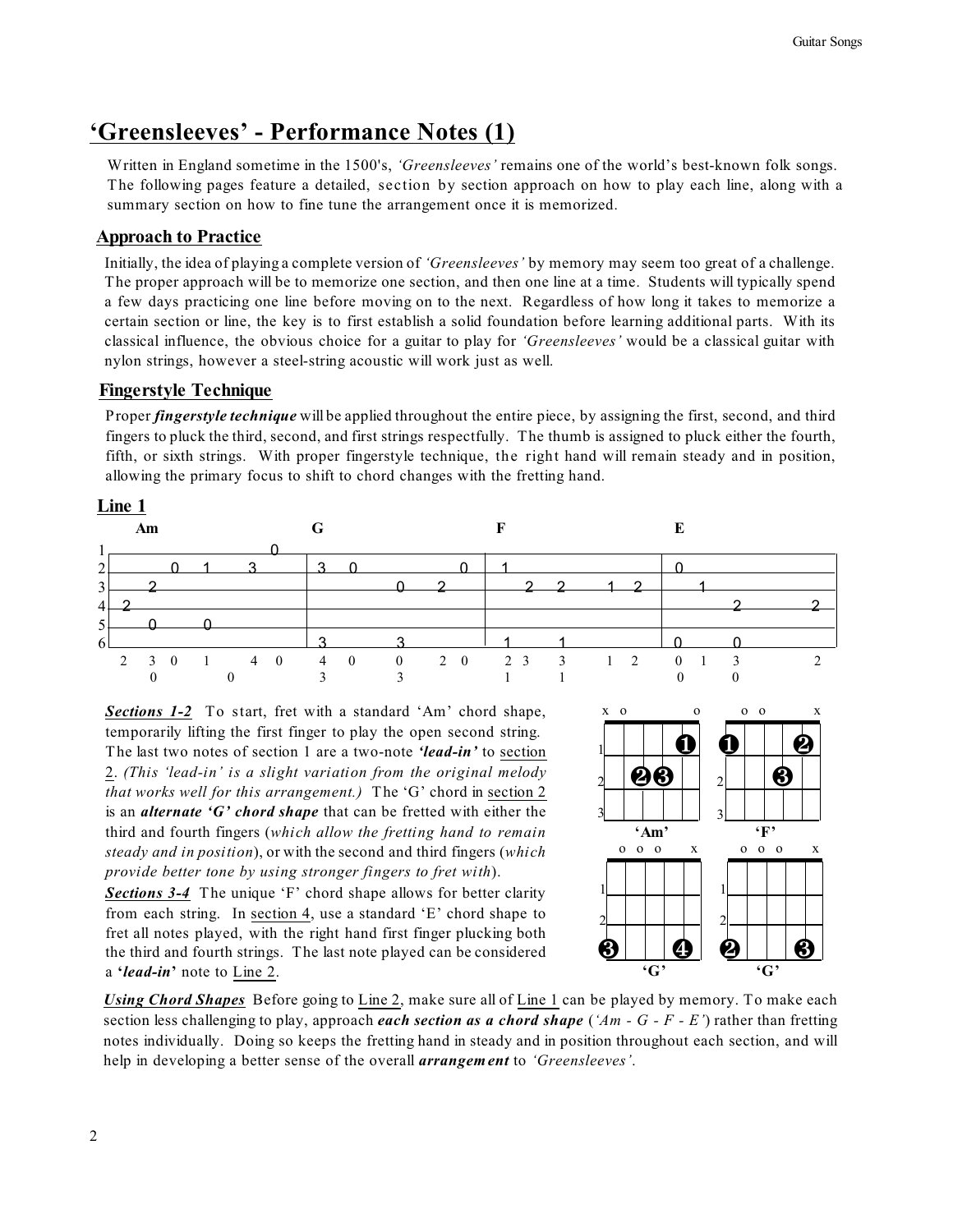# **'Greensleeves' - Performance Notes (2)**

**Line 2**



*Section 1-2* The first two sections (*'Am' and 'G'*) are identical to the first two sections of Line 1.

*Sections 3-4* The *'F-E'* sequence is played at an *even four-beat tempo,* with the first three beats/notes using the *'F'* chord shape, and the fourth beat requiring a swift transition to the *'E'* shape. In section 4, the thumb strums the final *'Am'* chord.

## **Line 3**

|                |   |  | $1 - 3$ 3 3 2 0 |                                 |  |  |  |          |                |  |            |  |  |
|----------------|---|--|-----------------|---------------------------------|--|--|--|----------|----------------|--|------------|--|--|
| $\overline{2}$ |   |  |                 | $\overline{3}$ 0                |  |  |  | $\sim$ 1 |                |  |            |  |  |
| 3              |   |  |                 |                                 |  |  |  |          | 2 <sub>2</sub> |  | $\sqrt{1}$ |  |  |
|                |   |  |                 |                                 |  |  |  |          |                |  |            |  |  |
| $\epsilon$     |   |  |                 |                                 |  |  |  |          |                |  |            |  |  |
| 6              |   |  |                 | 2                               |  |  |  |          |                |  |            |  |  |
|                | 4 |  |                 | 4 4 2 0 4 0 0 2 0 2 3 3 1 2 0 1 |  |  |  |          |                |  |            |  |  |
|                |   |  |                 |                                 |  |  |  |          |                |  |            |  |  |

*Sections 1-2* The *'C'* and *'G'* chord shapes can be fretted with either the third and fourth fingers to keep the fretting hand in position, or with the stronger second and third fingers for better tone.





For Line 4, the first two sections are identical to the first two sections of Line 3. The last two sections are identical to the last two sections of Line 2. Use the thumb to strum the final *'Am'* chord.